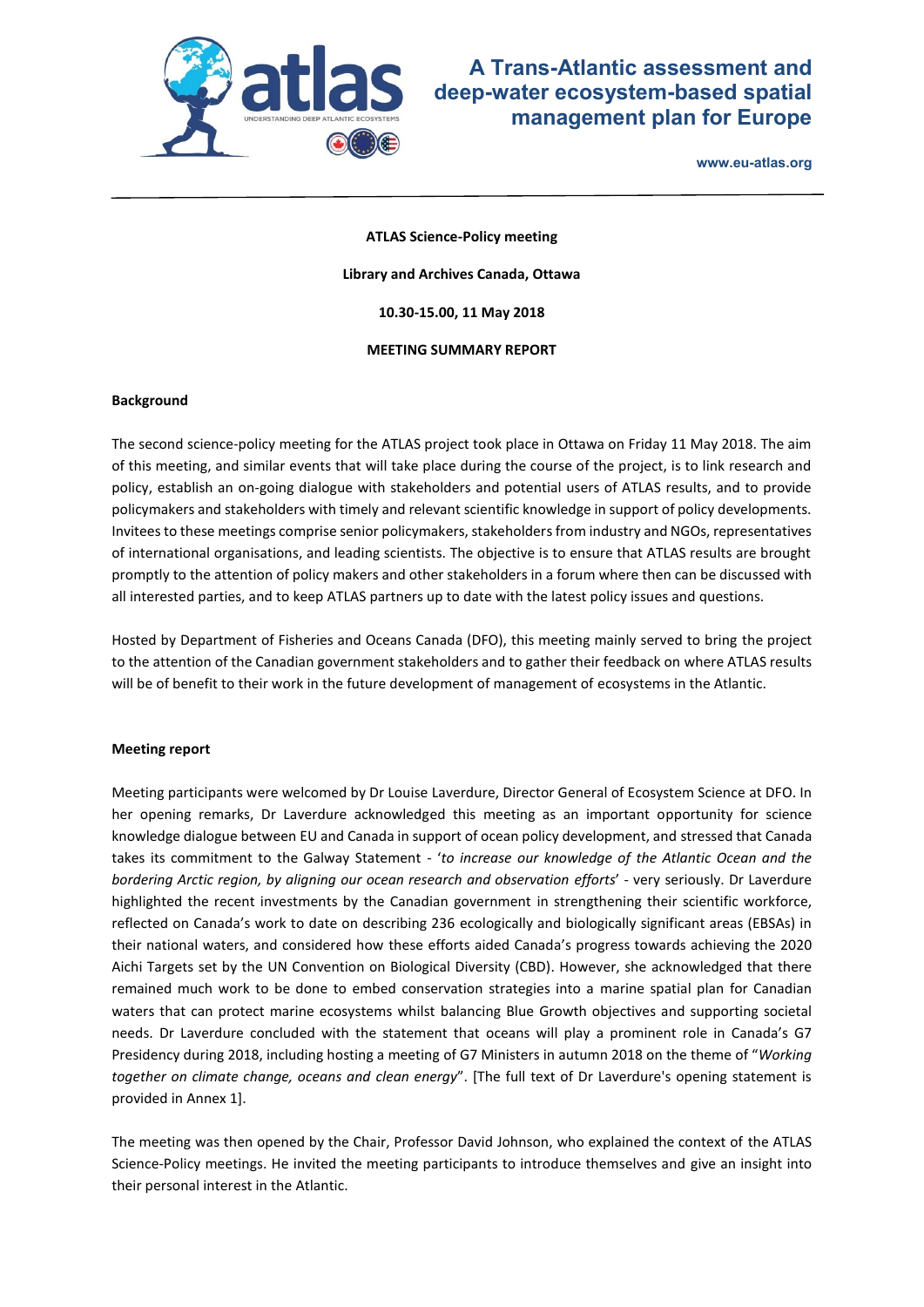The meeting commenced with a series of presentations by project participants and collaborators, each focusing on a specific aspect of the ATLAS work.

Professor Murray Roberts, ATLAS Coordinator, provided an overview of the project and its high-level objectives, particularly placing it in the context of the economic crisis and the importance of the Atlantic and its resources for Blue Growth. He also highlighted the connections between the Atlantic and other sea basins, and the potential impacts that global-scale issues such as climate change and ocean acidification could have on Atlantic ecosystems, particularly if the Atlantic Meridional Overturning Circulation (AMOC) is affected. ATLAS links closely to social and policy dimensions, and results will be analysed in terms of their application to maritime spatial planning (MSP). To date, the project has led or participated in 19 offshore research expeditions, with 15 more planned for this year and next. These cruises are investigating 12 case studies in the Atlantic, each with a focus on deep-sea ecosystems and how these might be impacted by changes in the AMOC. Prof. Roberts concluded with an overview of the peer-reviewed publications produced from the project to date and a look to the future in the context of the Belem Statement, which will extend pan-Atlantic collaborative ecosystem research to the South Atlantic.

Dr Lea-Anne Henry (University of Edinburgh) provided an overview of the 12 ATLAS case studies, highlighting how science results emerging from these focused studies can be used to strengthen existing area-based management measures, provide the basis for proposals for new EBSA descriptions, and provide data and expert opinion to inform marine spatial planning. Specific case studies presented in more detail included emerging results from the Gulf of Cadiz case study that demonstrate how new data could provide the basis for a new EBSA description, and new data from the Faroe-Shetland Channel that could be used to strengthen marine spatial planning for the MPA. New information from this latter area demonstrates the environmental factors governing the distribution and diversity of sponge ground beds. A key piece of work has been in disentangling the impacts of industry (fishing and oil/gas) from natural environmental factors on deep-sea sponge ground ecosystem structure. Water mass structure (particularly temperature, silicate and salinity) strongly affects the distribution and diversity of the sponge beds, while large-scale gradients in these environmental factors affect sponge ecosystem structure but so do fishing activities, with oil and gas impacts being more localised.

A more detailed look at how ATLAS results can be applied to marine spatial planning was presented by Prof. David Johnson (on behalf of Dr Anthony Grehan, National University of Ireland Galway). Blue Growth scenario testing in the context of ecosystem-based management (noting SDG 14 and the IOC/DG-MARE Joint Roadmap of 2017) will utilise the EU FP7 Project MESMA (Monitoring and Evaluation of Spatially Managed Areas) methodology. Spatially-managed area plans will be developed for each ATLAS case study area. To that end, each case study has defined the extent of its area, catalogued existing sectoral activities, mapped the spatial management institution landscape and described (any) existing management plans. In addition, each case study has identified potential future blue growth opportunities that must be accommodated. Examples of case study goals and operational objectives were presented.

Comments following these introductory presentations touched on: how to quantify natural capital as a resource to be managed in the ocean sector; how socio-economic goals and strategies can be balanced with conservation interests via the application of marine spatial planning; the EU's approach to ocean management via the Marine Strategy Framework Directive (environmental objectives), the EU Marine Spatial Planning Directive (spatial management strategy), and the Blue Growth agenda (socio-economic and societal aspects).

Prof. Johnson then invited meeting participants to identify and discuss specific areas where ATLAS can deliver benefits. The following aspects were noted: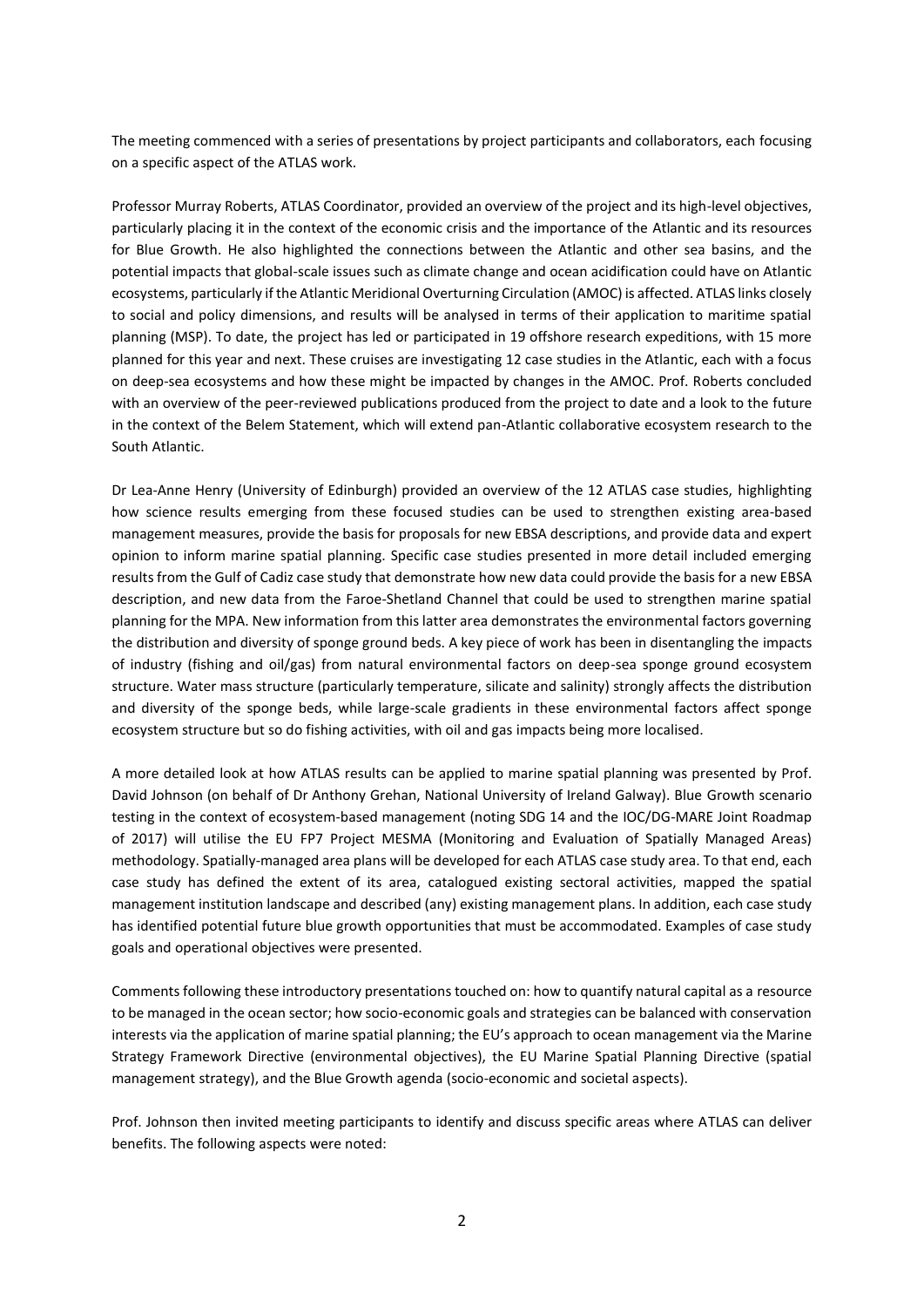- ATLAS is well designed to deliver some of the knowledge needed to answer some policy and management questions, but is also designed to ask better policy and management questions.
- ATLAS brings together EU and American expertise to Canadian waters. After a long period of releasing human resources, Canada no longer has the expertise to tackle some of the big questions. Some of the missing knowledge can be gained via partnering through programmes such as ATLAS, which provides a great opportunity for joint research.
- It was noted that longevity of research programmes is always an issue. What will be the legacy from this project? The Galway Framework may be able to help with that. Prof. Roberts noted that the EC is in the process of assessing proposals for new ecosystem-based research that will extend into the South Atlantic.
- Any outcomes that are relevant to better understanding the impacts of industry activity on ocean ecosystems is useful. The MSP work under ATLAS will be very useful as Canada develops its own plan. The ATLAS puzzle graphic is a reminder to think big and not become too blinkered on any one piece of the puzzle, and to be sure that the different pieces continue to fit together.
- Management of resources in the ocean is hugely complicated. Even with the new Canadian investment in ocean science, it is still a huge challenge to advance knowledge on what's happening in the oceans. The problems are huge and can only be solved via international collaboration through projects such as ATLAS.

Following this discussion, Dr Ellen Kenchington (DFO) presented results from the recent ATLAS assessment of the implications of climate change for Vulnerable Marine Ecosystems (VMEs) and ecologically or biologically significant areas (EBSAs) in the North Atlantic $1$ 

In response to international treaties and agreements 47 areas have been identified in the high seas of the North Atlantic as EBSAs, VMEs and MPAs (collectively referred to as area-based management tools, ABMTs). Most of these areas protect species living on the seafloor, such as corals and sponges, living kilometers below the surface. The ATLAS study asked whether climate change would have an effect on these areas and, if so, over what time frames? Deep-sea species, including sponges and corals, have evolved in extremely stable environmental conditions and are ill-equipped to deal with fast-changing environments. The potential impacts of climate change were reviewed over the next 20- 50 years following a pressure-state-response framework applied to each of the 47 areas identified as EBSAs, VMEs or MPAs. The state of any one ABMT can be affected by a number of pressures: both endogenic (caused by on-site human activities) and exogenic (caused by external drivers, such as CC); such pressures can push the state of an ABMT out of balance, into a new, deteriorated state. The study aimed to identify potential management responses on adaptation of ABMTs in ABNJ to the effects of climate change, recognising that only the endogenic pressures are amenable to management. Certain ecological traits contribute to increase the resilience of systems to pressures, allowing them to absorb disturbance without fundamentally changing and those were considered in evaluating the responses. The study concluded that, with the exception of the hydrothermal vent EBSA on the Mid-Atlantic Ridge, all of the conservation targets in all of the current MPAs, EBSAs and areas closed to fishing to protect VMEs may be impacted by changes in at least one of the five climate change oceanographic variables before 2050, and may already be undergoing such effects.

Comments arising from Dr Kenchington's presentation highlighted the lack of interaction between biological population experts and habitat experts to determine how species distribution (e.g., fish) will change with climate

**.** 

 $^1$  Johnson, D.J., Ferreira, M-A. & Kenchington, E. (2018) Climate change is likely to severely limit the effectiveness of ABMTs in the North Atlantic. Marine Policy 87: 111-122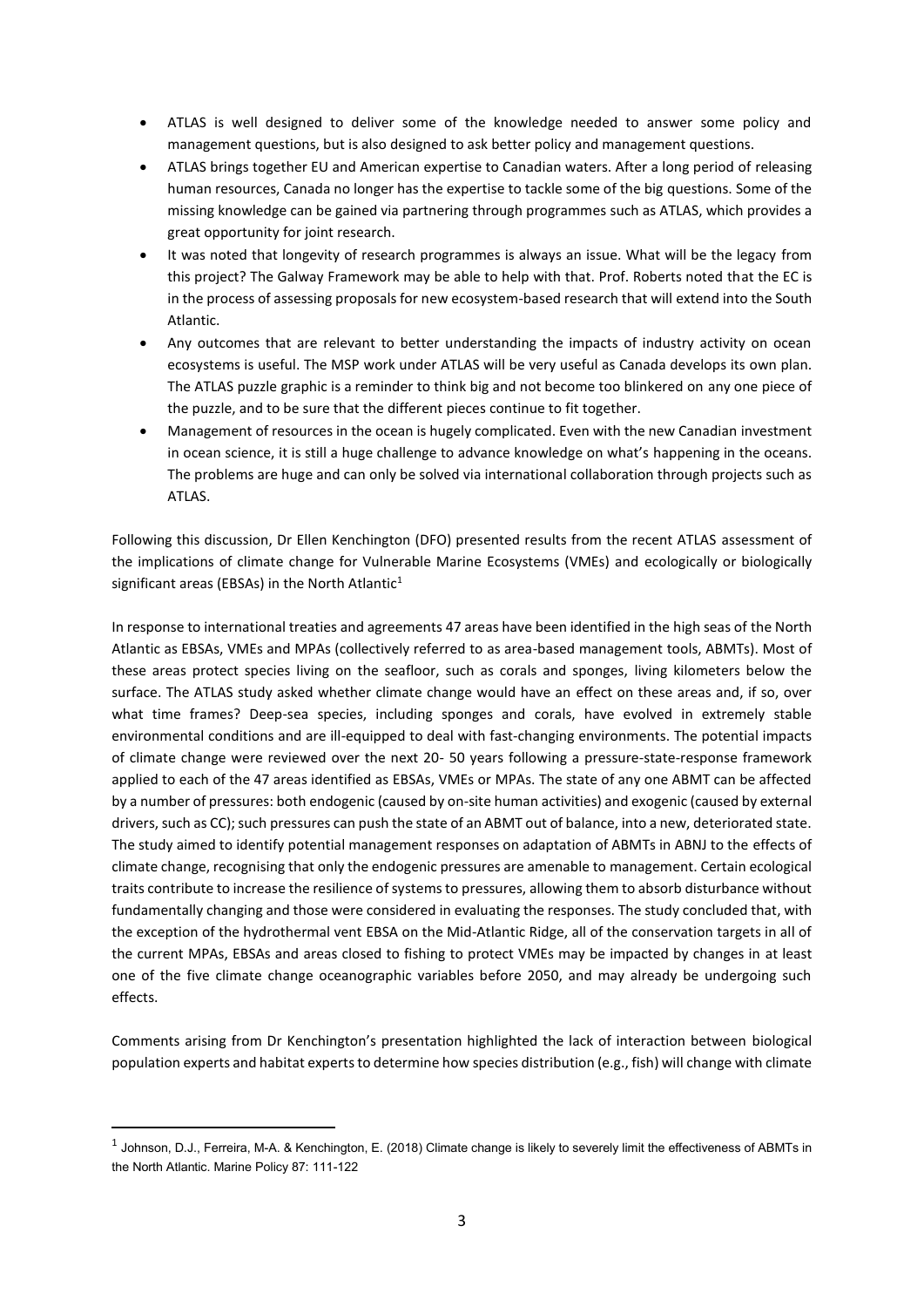change. Integration between population studies and biodiversity management is currently very limited, and both communities are currently coming up with different strategies that are not necessarily compatible.

Prof. David Johnson provided an overview of the policy interactions that ATLAS has undertaken to date. He explained that ATLAS is able to instigate information exchange, to promote dialogue in some cases, and exceptionally to have direct input to policy-making and the development of regulatory instruments. This is taking place at global, regional and national scales. For example, ATLAS has convened side events and opportunities for discussion at UN meetings such as the BBNJ Prep Com series leading to UN Resolution 72/249 and for CBD discussions on EBSAs and coldwater corals. A presentation at the  $4<sub>th</sub>$  meeting of the Collective Arrangement between OSPAR and NEAFC was an opportunity to provide information to both this regional forum and to the national delegations and advisory bodies present. Policy briefs will be generated as ATLAS science results become more concrete.

Comments following this presentation noted the important lessons learned from IPCC's feed into the Paris Agreement that could be valuable for communicating ATLAS results. These include: 1) acknowledge that its impossible to discuss options without making some choices appear to have better outcomes than others. Visions of better outcomes will vary from person to person so ATLAS should be very neutral about presenting consequences; 2) assess where the dialogue can be changed from negatives to opportunities; 3) ensure rigour in detection and attribution of change: we need to make sure that when ATLAS points the finger, we have real certainty in our evidence.

The final presentations of the afternoon focused on trans-Atlantic collaborative frameworks and initiatives. Presented by Terry Schaefer (NOAA) and Karen Davison (DFO), this encompassed the principles and work plan of the Galway Statement and Atlantic Ocean Research Alliance (AORA). A series of formal tri-lateral working groups have been established to advance scientific planning in the areas of aquaculture, ocean literacy, Atlantic seabed mapping, ecosystem approach to ocean health and stressors, and the Atlantic Seafloor Partnership for Integrated Research and Exploration (ASPIRE). A brief overview was given of the objectives of each of these working groups, as well as a summary of relevant cross-Atlantic research programmes out in place by the EU and North American agencies in support of the Galway Statement. The presentation concluded with a reflection on the Belem Statement and the move towards basin-wide cooperation in Atlantic science that will build strong partnerships with collaborators in countries bordering the South Atlantic.

Prof. Johnson wrapped up the meeting by thanking DFO colleagues for their support and inviting some final comments from the meeting participants on areas of collaboration and future actions arising from the meeting presentations and discussions. Issues raised included:

- The urgent need for more information on the impacts of industry/commercial activities in the marine environment, to support a more robust definition of "allowable activities" inside protected areas.
- The outcomes of the ATLAS MSP exercise are of great interest, especially how these can be translated into the Canadian context.
- How the views and values of community groups and local knowledge can be taken into account in marine spatial planning and reconciliation activities (though it was acknowledged that ATLAS is primarily focused on deep-sea areas so interaction with coastal communities is very limited).
- There is a need to start thinking proactively about "knowledge systems" the Davis Strait could provide a good opportunity to explore this, through direct engagement between DFO and the Inuit government.
- It was acknowledged by DFO colleagues that there was a need for them to be more connected to the international networks. Many of the new scientists hired at DFO are seeking opportunities to connect with the wider ocean science/government community. Networking and integration is important for young policy people too, not just scientists. It's important that the two communities continue to be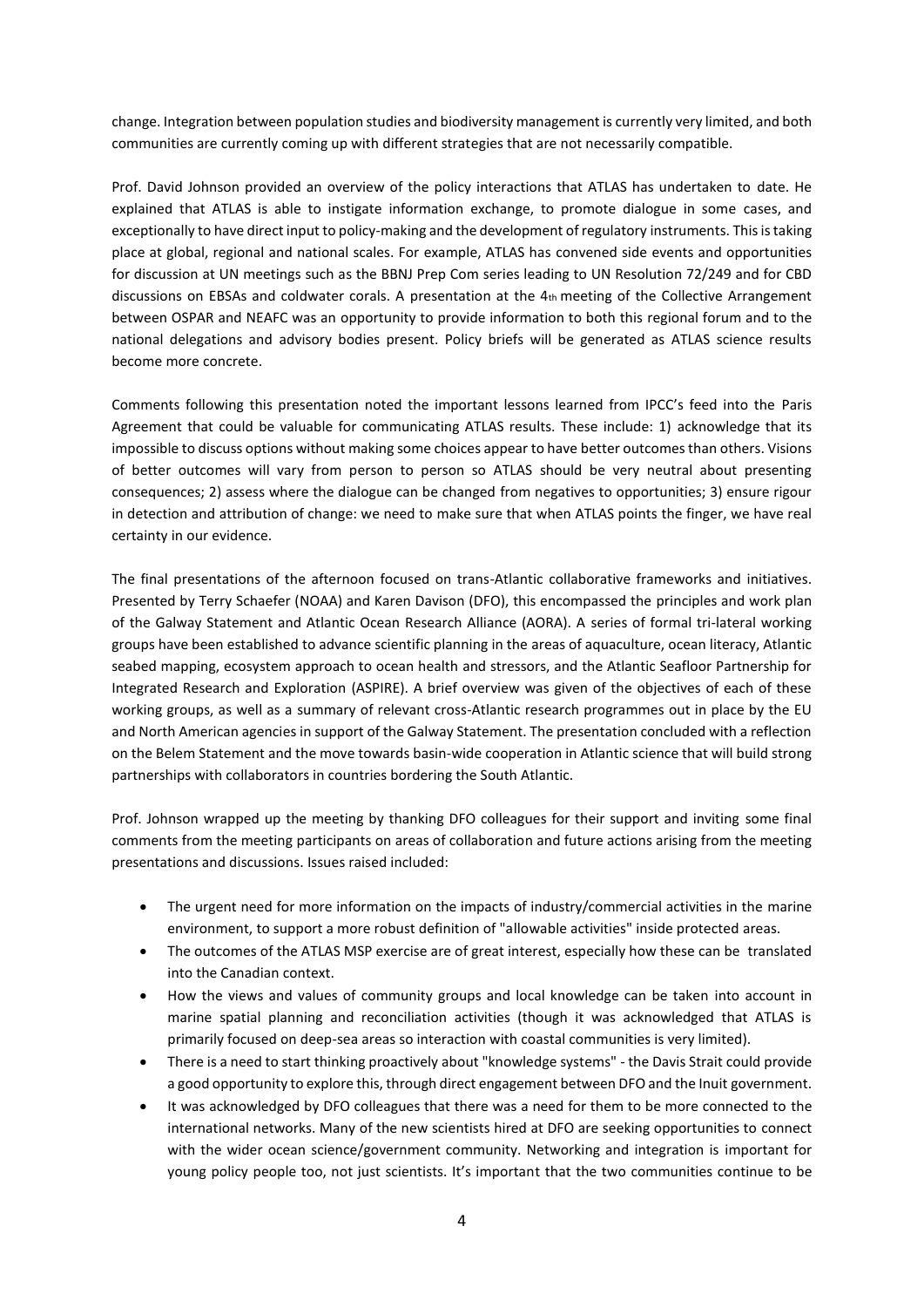integrated. It was suggested that a graduate school course could pair scientists with policy people to demonstrate how scientific research can be communicated so that it is relevant for policy. It is important for scientists to understand policy gaps and needs, not just for policymakers to understand the outcomes of research.

- Some of the visual materials produced by ATLAS would be very useful for the forthcoming Canadian Status of the Oceans report.
- There is a desire for the Galway Statement working groups co-chairs to engage more directly with research projects, perhaps through convening a 'project showcase' session at the Galway Statement meetings.
- The UN Decade of Ocean Science is important to the Galway community and will be a priority area for AORA efforts in the coming years.

Prof. Johnson closed the meeting with thanks to DFO for providing the meeting venue and for their positive and enthusiastic engagement with ATLAS. He advised that a report of the meeting would be made available in due course.



*Science-Policy Meeting participants in front of the Library & Archives Canada building, Ottawa.*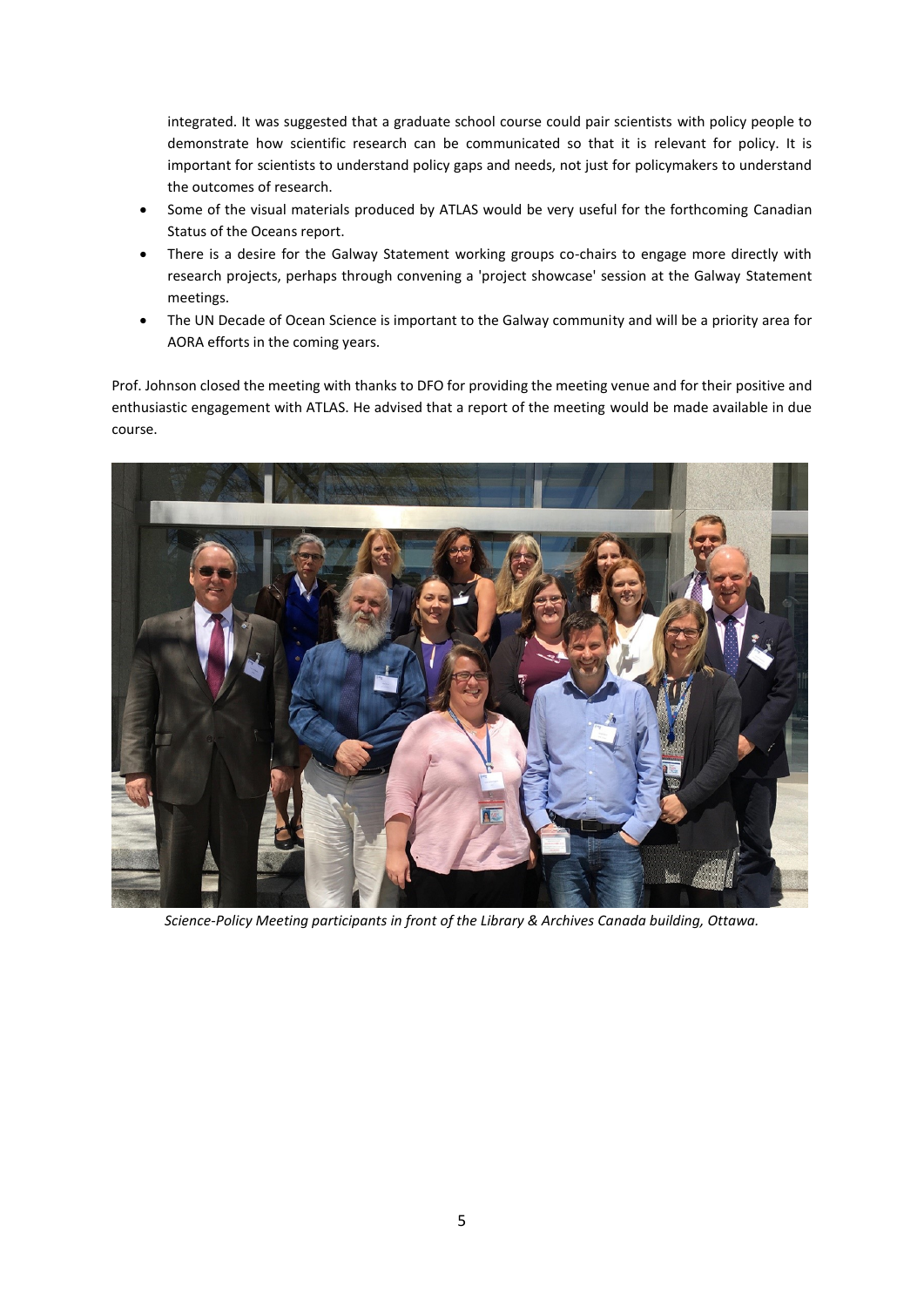### **Annex I: Opening remarks by Louise Laverdure, Acting Director General for Ecosystem Science, Department of Fisheries and Oceans Canada**

Bonjour à tous. C'est un grand plaisir de vous voir tous ici à Ottawa. Good morning. It is a great pleasure to welcome you all to Ottawa for the second ATLAS Science-Policy meeting.

Before I get started I would like to take a moment to acknowledge and thank David and Vikki at ATLAS for their efforts in organizing this meeting. This meeting is an important opportunity for dialogue between Canada and ATLAS related to scientific knowledge and research in support of policy development.

As you know, in May 2013, Canada, the United States and the European Commission signed the Galway Statement on Atlantic Ocean Cooperation. Under the Galway Statement, Canada committed to work with the European Union and United States 'to increase our knowledge of the Atlantic Ocean and the bordering Arctic region, by aligning our ocean research and observation efforts.' We take this commitment seriously.

Over the past 2 years, members of the ATLAS consortium have been working to increase knowledge of the deepsea habitats in the North Atlantic Ocean. As part of this effort, our Canadian scientists have been involved in the development of ocean and basin scale modeling of coral and fish species to provide trans-Atlantic data sets, which can be used for conservation decisions and marine spatial planning.

I am happy to see that Ellen Kenchington, one of our research scientists engaged in ATLAS (as well as a lead for an ATLAS case study on Davis Strait), is here today. I'm sure she will talk more about their work on connectivity pathways using high-resolution particle tracking models as well as the collection of information on currents, food supply and settlement of sponges in the Davis Strait area.

This is an exciting time for ocean science in Canada. The Government has made significant reinvestments in oceans science. At Fisheries and Oceans Canada, 135 new scientists were recruited. And between 2016 and 2021, the Government of Canada will make more than \$1.6 billion in new investments to support more science and new partnerships in the area of oceans protection.

My remarks this morning will focus on what Canada has accomplished and what we are continuing to do to advance marine conservation and knowledge of deep-sea Ecologically and Biologically Significant Areas, or EBSAs.

In Canada, we are continuing our work to identify EBSAs. The identification of these significant areas is one of a suite of ecological tools that can be used to advance the implementation of an ecosystem approach to management of Canada's oceans.

To date, we have identified and described 236 EBSAs within all of our marine bioregions. We recognize the importance of refining and re-evaluating EBSAs over time, when something relevant is known to have changed and when new information become available.

We will continue this work with our domestic and international partners. And we will work to ensure that EBSAs are being taken into account in fisheries management and oceans management decisionmaking. Work being done internationally, such as research through ATLAS, and domestically on EBSAs is more important than ever given the focus on marine conservation in international policy dialogue.

As a signatory to the United Nations Convention on Biological Diversity, Canada is committed to protecting and conserving at least 10% of our marine and coastal territories by 2020. To further demonstrate Canada's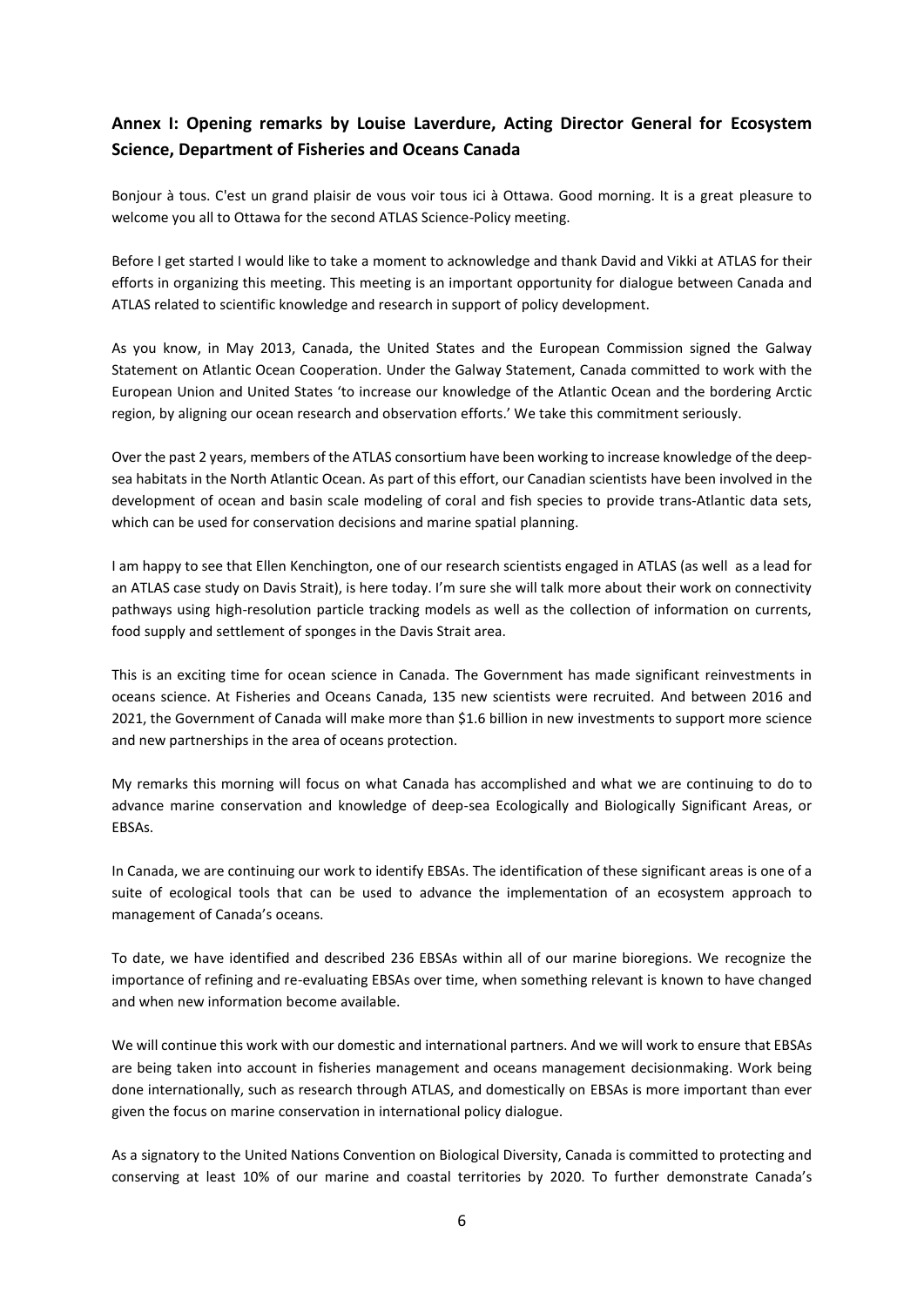commitment to protecting marine biodiversity Prime Minister Trudeau established an interim marine target of 5% to be reached by the end of 2017. I am pleased to report that we exceeded that interim target with a total of 7.75% of our oceans protected by the end of 2017.

As we move toward 2020 and beyond, we will advance our work on MPA networks to realize the benefits of enhanced biodiversity and productivity and to connect our conserved areas, including effective "other measures." We are adhering to international best practices and principles – replication, connectivity, representativity – as we develop these networks.

I should also mention that while numerical targets can be helpful to focus effort, we must not lose sight of the need to ensure conserved areas are managed effectively. We are committed to the effective protection of marine biodiversity through the use of evidence-based decision-making to develop effective policies and regulations.

Integral to the success of Canada's efforts both in achieving 10 percent by 2020 and potentially moving on from there, is our ability to ensure that conservation objectives are being met. Fisheries and Oceans Canada has always had strong monitoring, compliance and enforcement regimes for fisheries as well as oceans management. We are now taking steps to strengthen the management and monitoring systems that are in place for each MPA and for our oceans more broadly, including deepwater ecosystems.

Looking to the future, Canada acknowledges that MPAs and MPA networks should be embedded within broader marine spatial planning, or MSP, and ecosystem-based management regimes to support the sustainable use of our oceans. Where marine resource industries provide significant economic benefits, MSP provides a framework that allows for consideration of these benefits along with social, cultural and marine conservation objectives.

On January  $1^{st}$ , 2018, Canada assumed the G7 Presidency, and in June, we will be welcoming leaders to Charlevoix, Quebec for the annual G7 Summit. Later in the fall, we will host a meeting of G7 Ministers with the theme, "Working together on climate change, oceans and clean energy." I am very excited about the prominent role that oceans will play in our G7 presidency and equally excited about what we can accomplish together towards protecting our oceans through the ATLAS program.

As you may know the 4<sup>th</sup> World Conference on Marine Biodiversity will be commencing May 13<sup>th</sup> in Montreal, Quebec. ATLAS has planned a 1-day symposium on May 12th to discuss North Atlantic Vulnerable Marine Ecosystems (VMEs), EBSAs and MPAs in a changing ocean. Our Fisheries and Oceans scientists and policy makers are looking forward to sharing their experiences, learning from others, making new connections, and discussing the role of science and policy in protecting these sensitive deep-water ecosystems.

I don't want to take up any more of your time as you have a lot of interesting presentations and discussion topics to cover today. Unfortunately, I am not able to stay with you the entire day, however, I am confident that the discussions here will provide a wide range of views from different sectors of the Department. I hope you all enjoy a pleasant day discussing these important issues. Je vais donc conclure en vous souhaitant une bonne réunion. Thank you. Merci beaucoup.